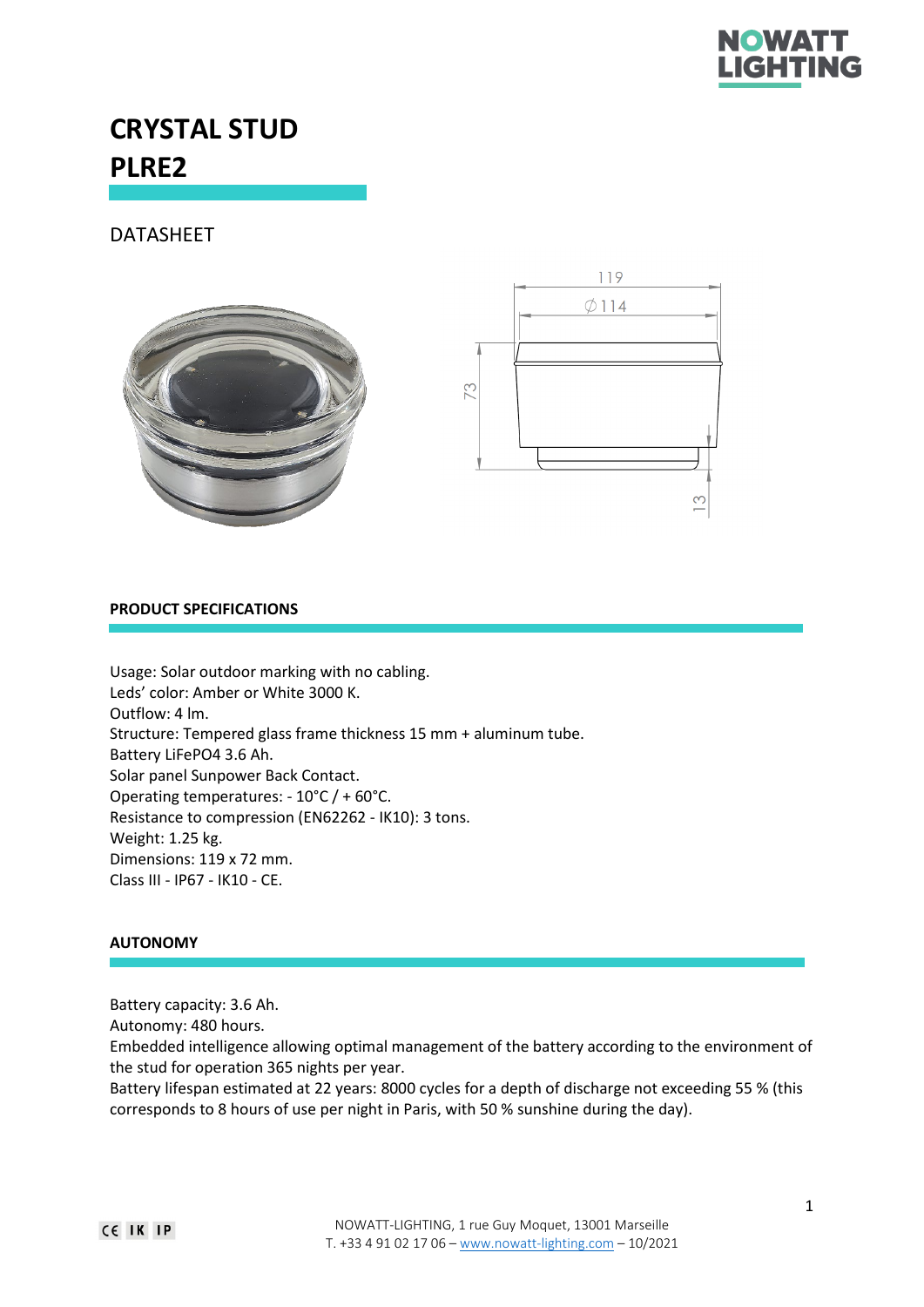

## **CONNECTION**

Bluetooth connection for a remote control of the product via the application Nowatt Lighting.

Application Nowatt Lighting on Smartphone, available on Android and iOS. The connection is protected by a code.



### **FEATURES**

ON / OFF function of the device.

Grouping: Creation of groups for simultaneous control of Crystal studs (within the range of Bluetooth).

Demo mode: The stud lights up in forced operation until the user turns it off or applies a scenario. Setting of the light scenario among 4 standard scenarios.

Setting the operating time (for all nights):

- Number of hours from sunset.
- Number of hours before sunrise.

Import of new specific scenarios on request, provided by Nowatt Lighting.